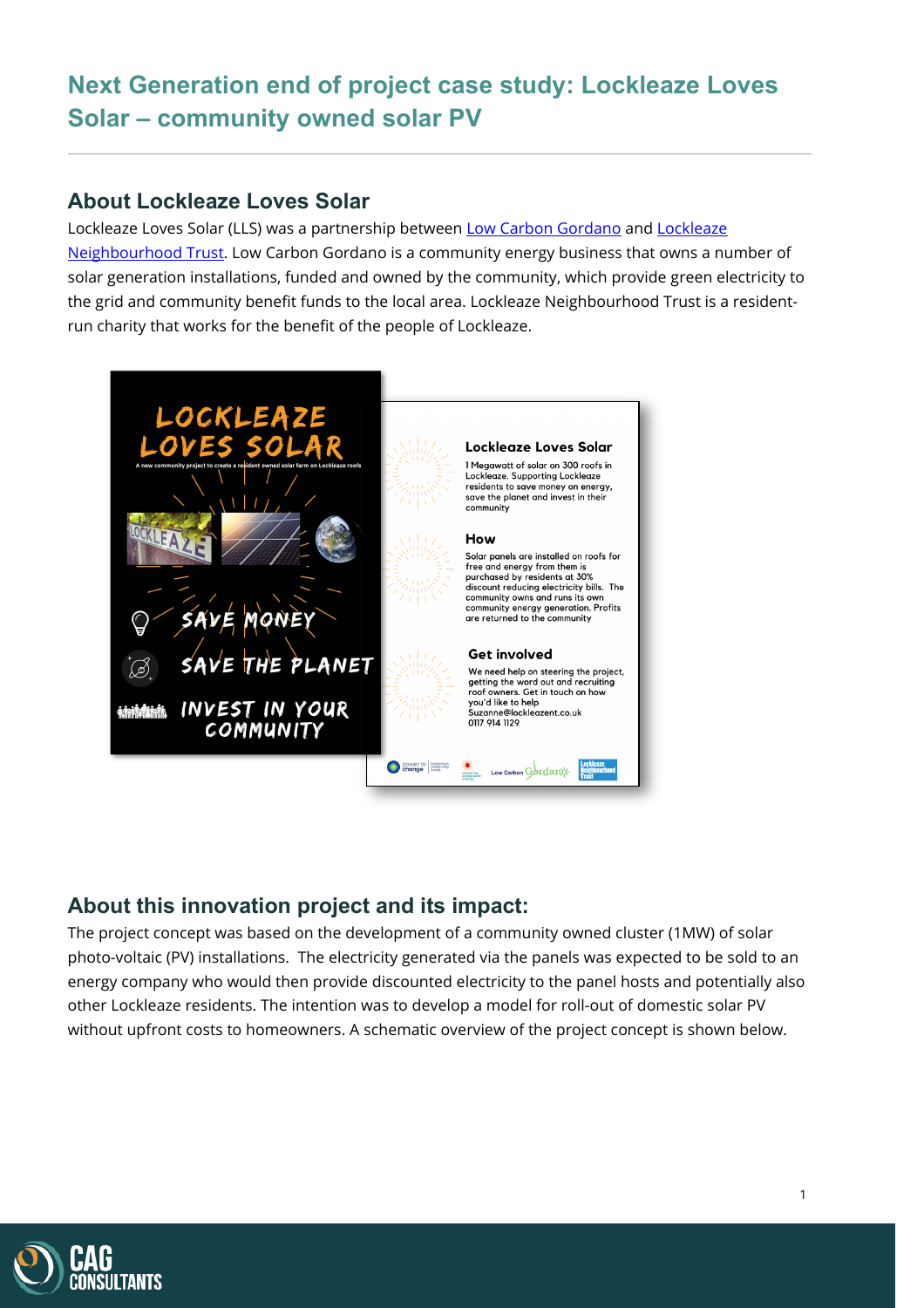

Key activities undertake by LLS included:

- The project was successful in securing the involvement of Bristol Energy, but unfortunately this company later went out of business and this was a major setback.
- LLS successfully engaged <u>IDDEA</u> as an installer partner. This provided a valuable additional source of challenge and expertise.
- It was anticipated that a proportion of the participating households would be social housing tenants. Conversations were held with several social housing providers, but unfortunately none of these were prepared to allow the involvement of their properties.
- A cornerstone of the LLS model was a standard agreement whereby the homeowner, or other property owner, leased the use of their roof to LLS. This was expected to simplify the process and to reduce costs. In practice LLS could not rely on a standard contract as it would always need to be checked over by an individual homeowner's advisors.

Ultimately, it proved impossible to devise a viable business case for the LLS project. Alternative models were considered but were not pursued because they did not meet LLS criteria or could not be completed within the timeframe of the Next Generation programme.

Low Carbon Gordano will not be actively pursuing the LLS domestic rooftop solar model at this time. However, another member of the LLS project is exploring opportunities to apply some form of the model as part of a Community Climate Action Project led by Bristol Green Capital Partnership.